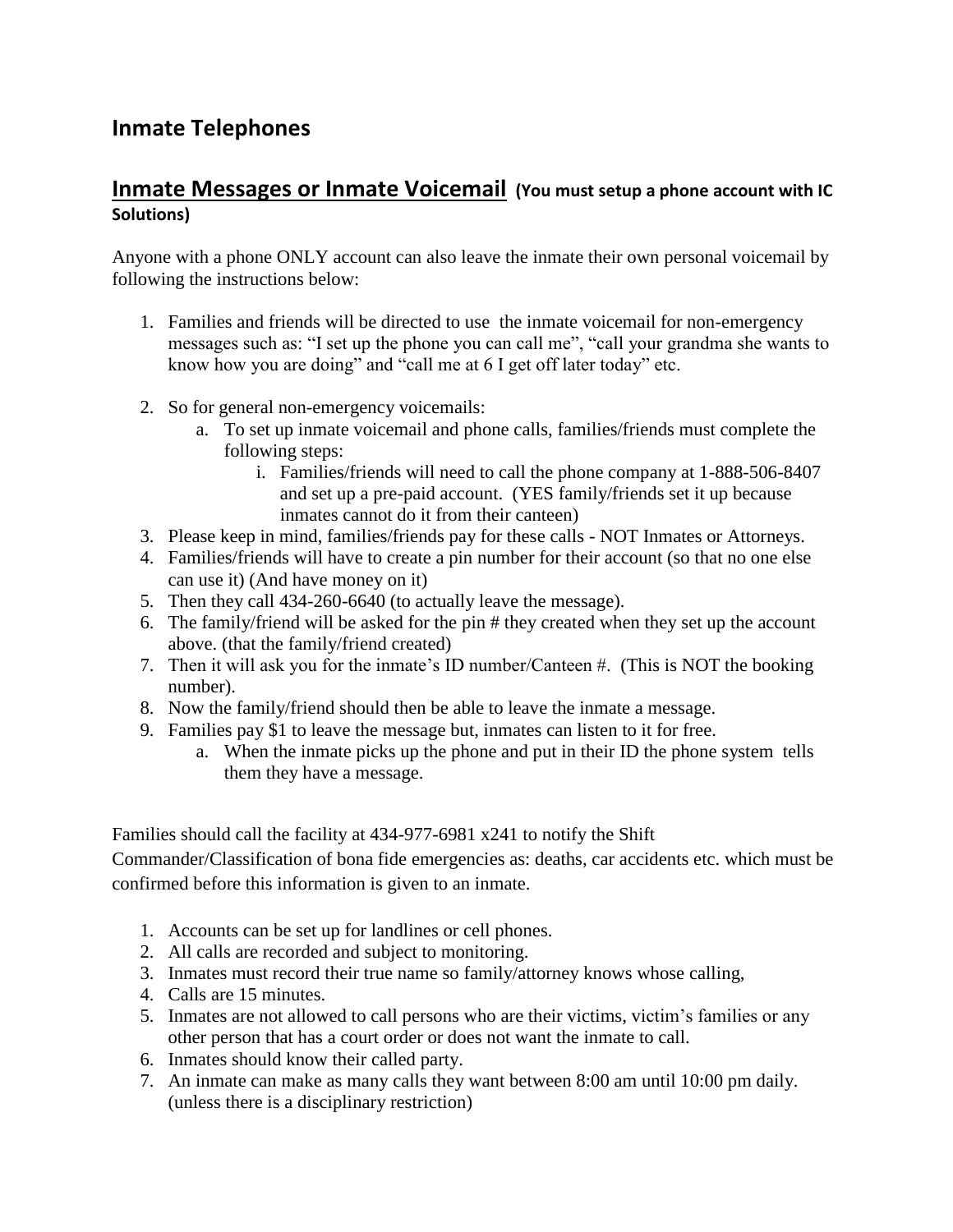- 8. You will not be reimbursed for dropped calls. (Cell phone accounts are set up at your own risk).
- 9. **Access to the telephone is not a right, but rather a privilege other than attorney calls, and as such this privilege may be regulated and/or terminated in accordance will facility policies and procedures.** You will not be reimbursed for calls disabled for safety and security reasons of the facility.
- 10. Incoming calls to inmate telephones are **not** permitted.
- 11. Staff is not allowed to give messages to inmates including advising them that an account has been set up for inmates to call them.
	- 1. Upon arrival inmates are advised that it may take a few days for you to set up an account.
		- 1. **Bonafide emergency messages** (which will be verified) should be addressed to the Shift Commander and will be given to the inmate according to facility policy and procedure.
- 12. All inmates booked into ACRJ are given 2 free calls including long-distance and domestic international.
- 13. **Inmates are not permitted access to cell phones or to the jail's business telephones**.

#### **To have your number blocked**

1. If you receive a call from an inmate, and you are threatened or harassed in any way, the best option is not to accept anymore calls. However, if this does happen to you, you should file a report with your local law enforcement agency who can investigate to determine whether criminal prosecution should be initiated.

#### **Phone blocks and unblocks**

- 1. Phone block request and removal of a blocked number can only be done in writing by the phone account holder by email, fax, mail, or in person).
	- a. Administrative (ACRJ) block removal will require the approval of jail administration or designee. Called party requested block – removal will require request in writing to Mrs. G. Murray-Key.
	- b. The request must the phone account holder.

#### **Don'ts**

- 1. You are not allowed to make 3-way calls for an inmate(s) for any reason. This includes but is not limited to: calling family, friends, victims, ACRJ, Probation and Parole, OAR, Region Ten, attorneys, courts etc.
- 2. Violation of ACRJ phone policies could result in disciplinary actions against the inmate and your phone number shall be suspended by the facility from receiving calls from